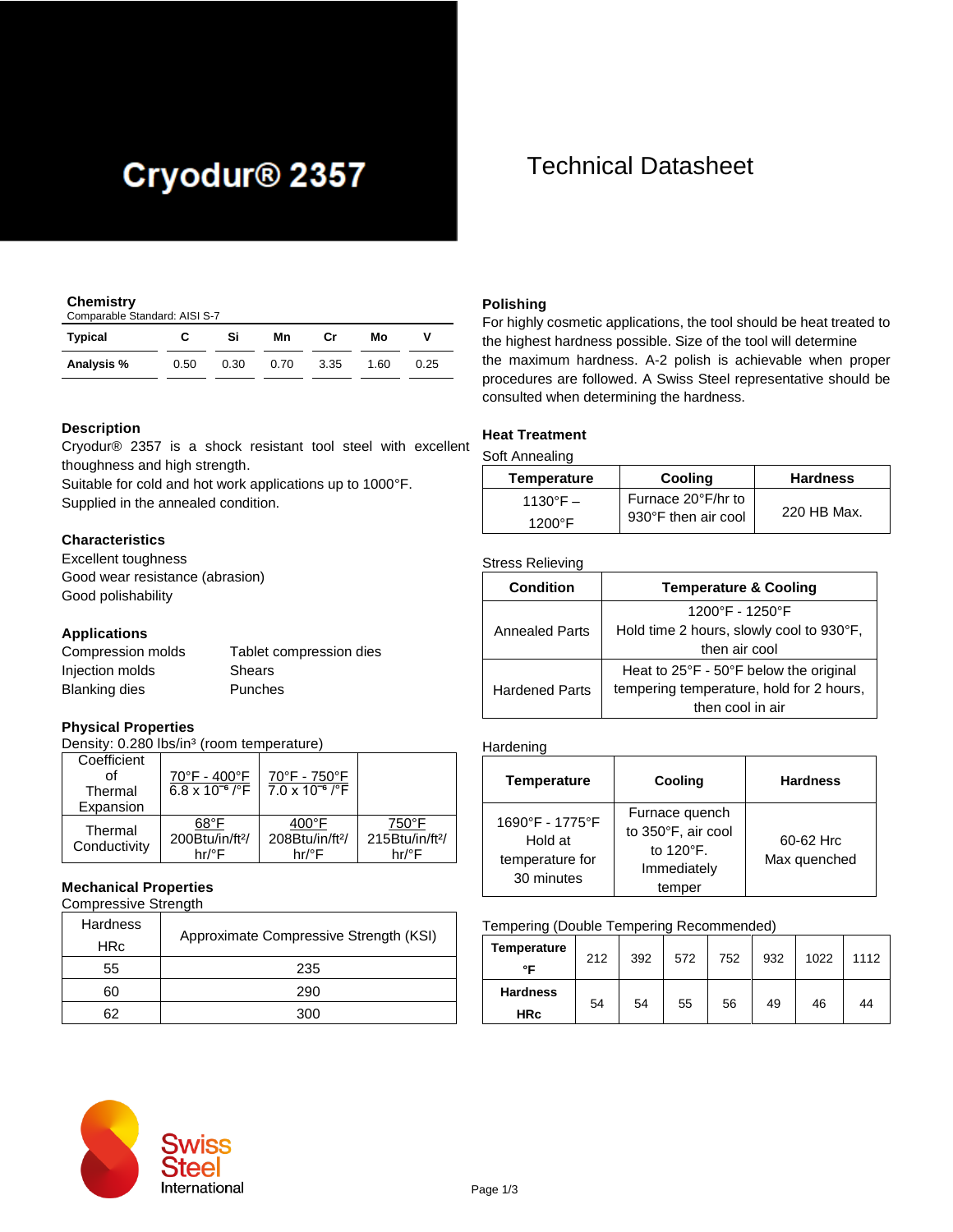# Cryodur<sup>®</sup> 2357

## Technical Datasheet

Tempering hardness is approximate and based on two hours at **Welding** temperature.

In order to achieve faster quench rates, generous radii should be left on during rough machining.

Please contact your Swiss Steel heat treat representative for more detailed information

### **Tempering Diagram**



Use S7 filler material.

| Condition | Preheat                                                                   | <b>Maintained</b><br>Temperature<br>during<br>welding | Cool down<br>to: | Post<br><b>Process</b>                                        |
|-----------|---------------------------------------------------------------------------|-------------------------------------------------------|------------------|---------------------------------------------------------------|
| Annealed  | $400^{\circ}$ F -<br>$600^{\circ}$ F                                      | $400^{\circ}$ F                                       | $150^{\circ}$ F  | Reanneal or<br>temper                                         |
| Hardened  | $25^{\circ}$ F - $50^{\circ}$ F<br>below last<br>tempering<br>temperature | $350^\circ F$                                         | $150^{\circ}$ F  | Temper 25°-<br>50°F below<br>last<br>tempering<br>temperature |

### **General Note**

All statements regarding the properties or utilization of the materials or products mentioned are for the purpose of description only. Guarantees regarding the existence of certain properties or a certain utilization are only valid if agreed upon in writing.